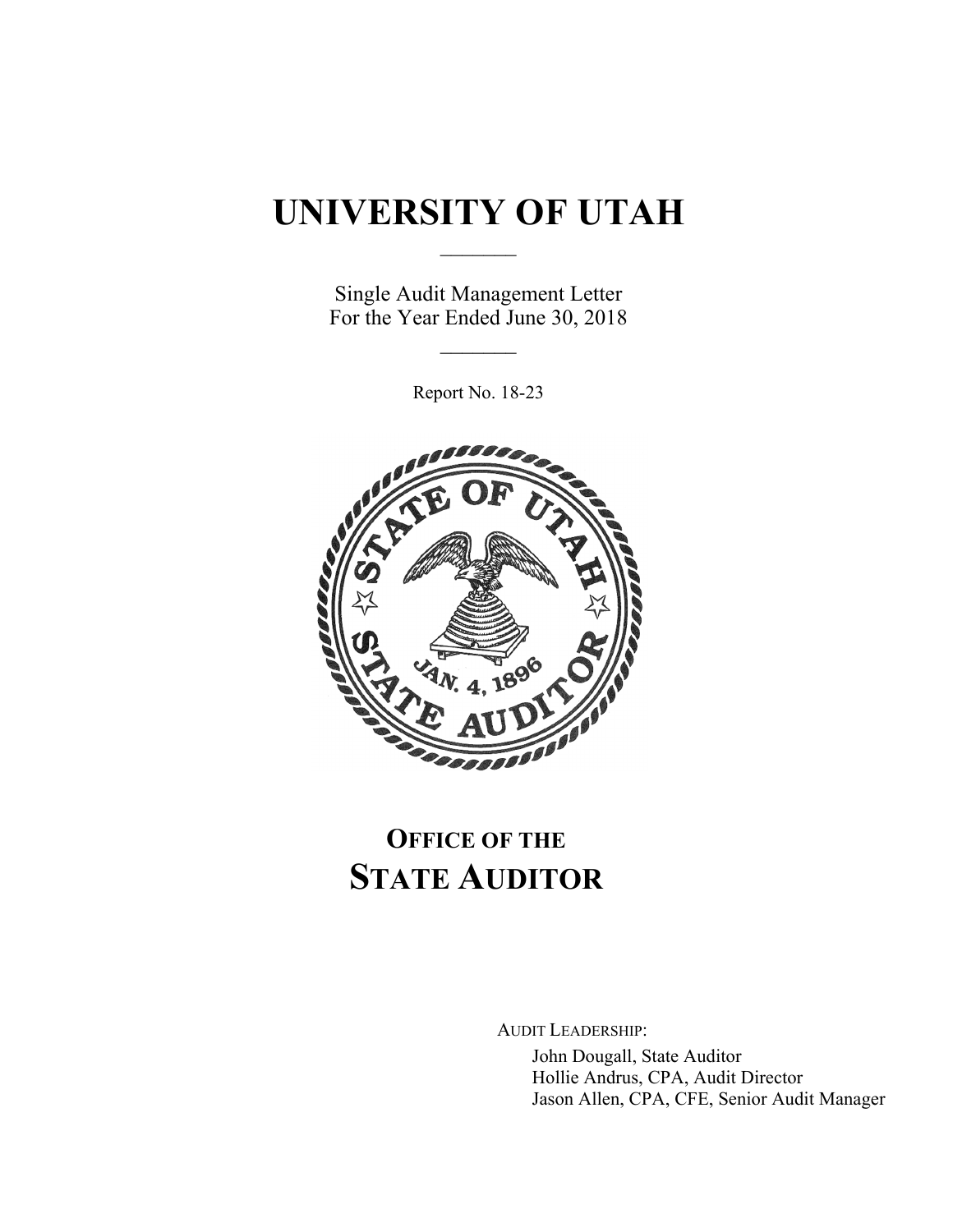

**OFFICE OF THE STATE AUDITOR**

#### **SINGLE AUDIT MANAGEMENT LETTER**

December 11, 2018

To the Board of Trustees, Audit Committee, and Ruth V. Watkins, President University of Utah

This management letter is issued as a result of the University of Utah's (University's) portion of the statewide single audit for the year ended June 30, 2018. Our final report on compliance and internal control over compliance issued to meet the reporting requirements of Title 2 U.S. *Code of Federal Regulations* (CFR) Part 200, *Uniform Administrative Requirements, Cost Principles, and Audit Requirements for Federal Awards* (Uniform Guidance) is issued under separate cover.

In planning and performing our statewide single audit of the Research and Development Cluster, we considered the University's compliance with the applicable types of compliance requirements as described in the *OMB Compliance Supplement* for the year ended June 30, 2018. We also considered the University's internal control over compliance with the types of requirements described above that could have a direct and material effect on the programs tested in order to determine the auditing procedures that were appropriate in the circumstances for the purpose of expressing an opinion on compliance and to test and report on internal control over compliance in accordance with the Uniform Guidance, but not for the purpose of expressing an opinion on the effectiveness of internal control over compliance. Accordingly, we do not express an opinion on the effectiveness of the University's internal control over compliance.

A *deficiency in internal control over compliance* exists when the design or operation of a control over compliance does not allow management or employees, in the normal course of performing their assigned functions, to prevent or to detect and correct on a timely basis noncompliance with a type of compliance requirement of a federal program. A *material weakness in internal control over compliance* is a deficiency, or a combination of deficiencies, in internal control over compliance, such that there is a reasonable possibility that material noncompliance with a type of compliance requirement of a federal program will not be prevented, or detected and corrected on a timely basis. A *significant deficiency in internal control over compliance* is a deficiency, or a combination of deficiencies, in internal control over compliance that is less severe than a material weakness, yet important enough to merit attention by those charged with governance.

Our consideration of internal control over compliance was for the limited purposes described in the second paragraph and was not designed to identify all deficiencies in internal control over compliance that might be material weaknesses or significant deficiencies and therefore, material weaknesses or significant deficiencies may exist that were not identified. Given these limitations, we did not identify any deficiencies in the University's internal control that we consider to be material weaknesses.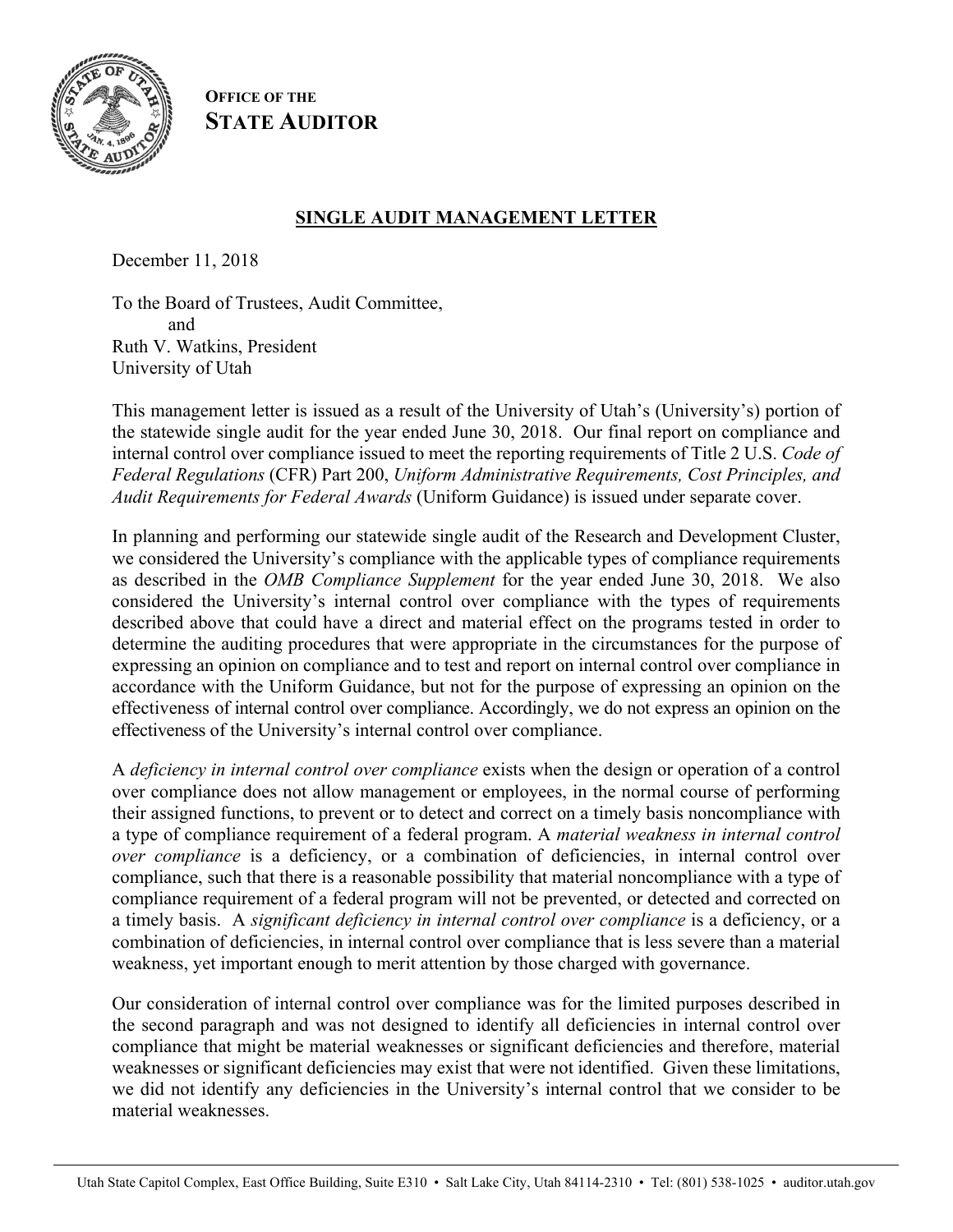During our audit, we became aware of a deficiency in internal control that is reported as an opportunity for strengthening internal controls and operating efficiencies. This other finding is included with this letter.

The University's written response to and corrective action plan for the finding identified in our audit was not subjected to the audit procedures applied in our audit and, accordingly, we express no opinion on it.

The purpose of this communication is solely to describe the scope of our testing of internal control over compliance and the results of that testing. Accordingly, this communication is not suitable for any other purpose.

We appreciate the courtesy and assistance extended to us by University personnel during the course of our audit, and we look forward to a continuing professional relationship. If you have any questions, please contact me.

Sincerely,

Hollie Andrus

Hollie Andrus, CPA Audit Director 801-808-0467 handrus@utah.gov

cc: John E. Nixon, Chief Business Officer for Administrative Services Cathy Anderson, Chief Financial Officer Jeffrey J. West, Associate Vice President for Financial and Business Services Laura M. Howat, Controller Todd J. Kapos, Associate Director for Financial Accounting and Reporting Lisa A. Zaelit, Associate Director for Income Accounting Kenneth M. Erickson, Director for Research Management and Compliance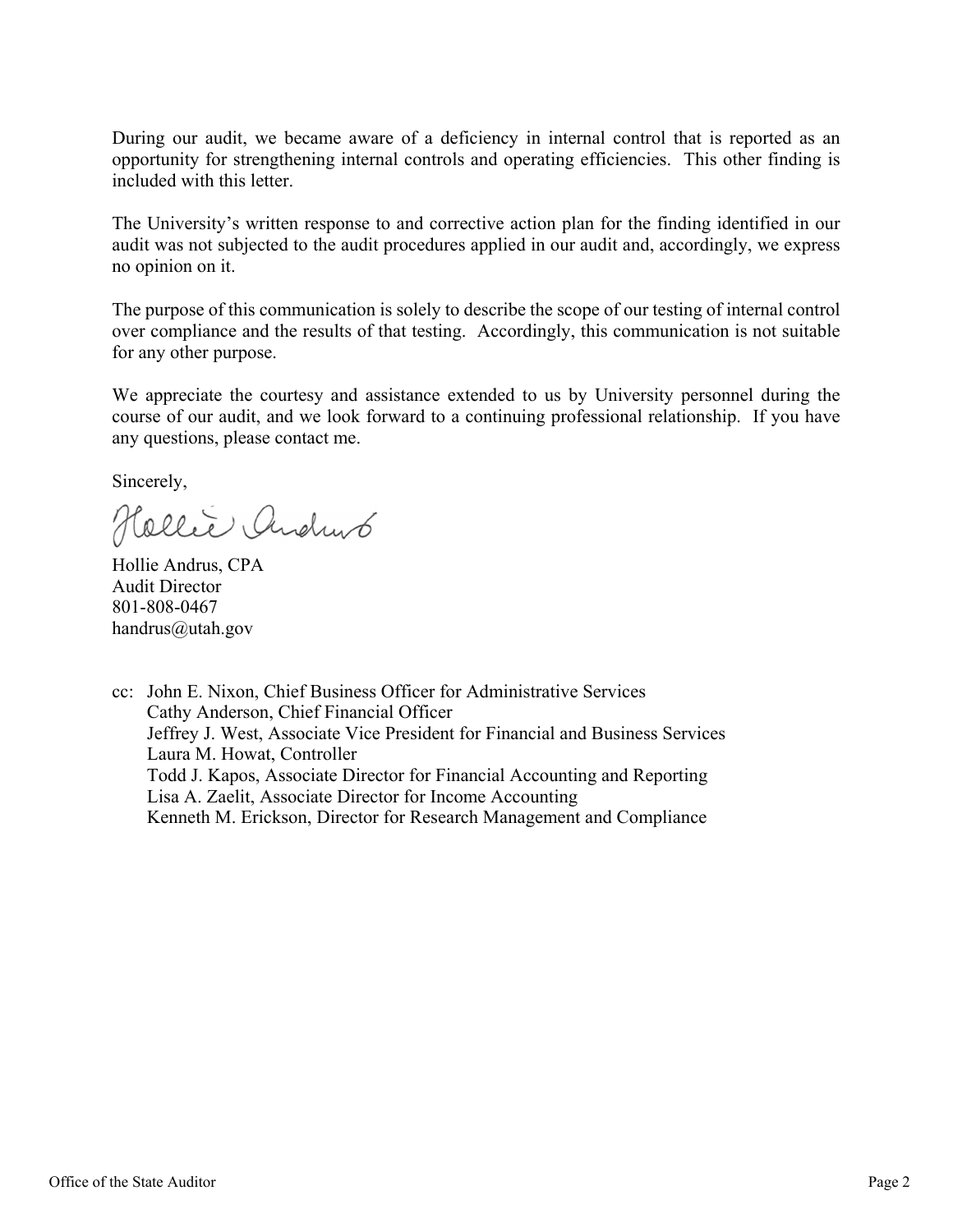### **FINDING AND RECOMMENDATION**

#### **INADEQUATE INTERNAL CONTROLS OVER PREPARATION OF FEDERAL REPORTS**

Federal Agency: **U.S. Department of Health and Human Services** 

CFDA Numbers and Titles: **1) 93.286 Discovery and Applied Research for Technological Innovations to Improve Human Health** 

- **2) 93.837 Cardiovascular Diseases Research**
- **3) 93.853 Extramural Research Programs in the Neurosciences and Neurological Disorders**

Federal Award Numbers: **1) 5UOIEB02348-02, 2) 5RO1HL116579-05, 3) 1UOINS099702-01**  Questioned Costs: N/A Pass-through Entity: N/A Prior Year Single Audit Report Finding Number: N/A

The University does not have sufficient controls to ensure the accuracy of reports submitted to various divisions in the U.S. Department of Health and Human Services. We tested the four reports from our sampled projects required to be submitted during fiscal year 2018. Three reports were not reviewed for accuracy by a second individual. The University relies solely on the Grants Accounting Officer's training and experience to ensure electronically-submitted reports are correctly prepared.

Federal regulations (2 CFR 200.303) require non-federal entities to "establish and maintain effective internal control…that provides reasonable assurance that the non-federal entity is managing [the program] in compliance with…terms and conditions of the federal award." A lack of controls over the preparation of federal reports increases the risk that reports are not prepared accurately and in accordance with award reporting requirements.

#### **Recommendation:**

#### **We recommend the University implement internal controls to ensure that federal reports are prepared in an accurate manner.**

#### *University's Response:*

*The referenced four federal audit reports were each prepared in an accurate manner and in compliance with the terms and conditions of each respective federal award. The risk of error in FFR report preparation is minimal, since such preparation basically consists of transferring data from the project ledger in our ERP system onto the report template. No data manipulation, transformation or derivation is involved. Data in each submitted FFR is later reconciled by the sponsor to the detailed records in the online reporting / reconciling system implemented in 2014 by the Department of Health and Human Services (the HHS system). These reconciliations rarely, if ever, result in a correction to our submittals. None of the four Federal Financial Reports (FFRs) were rejected. The benefit of having a second reviewer is much higher when*